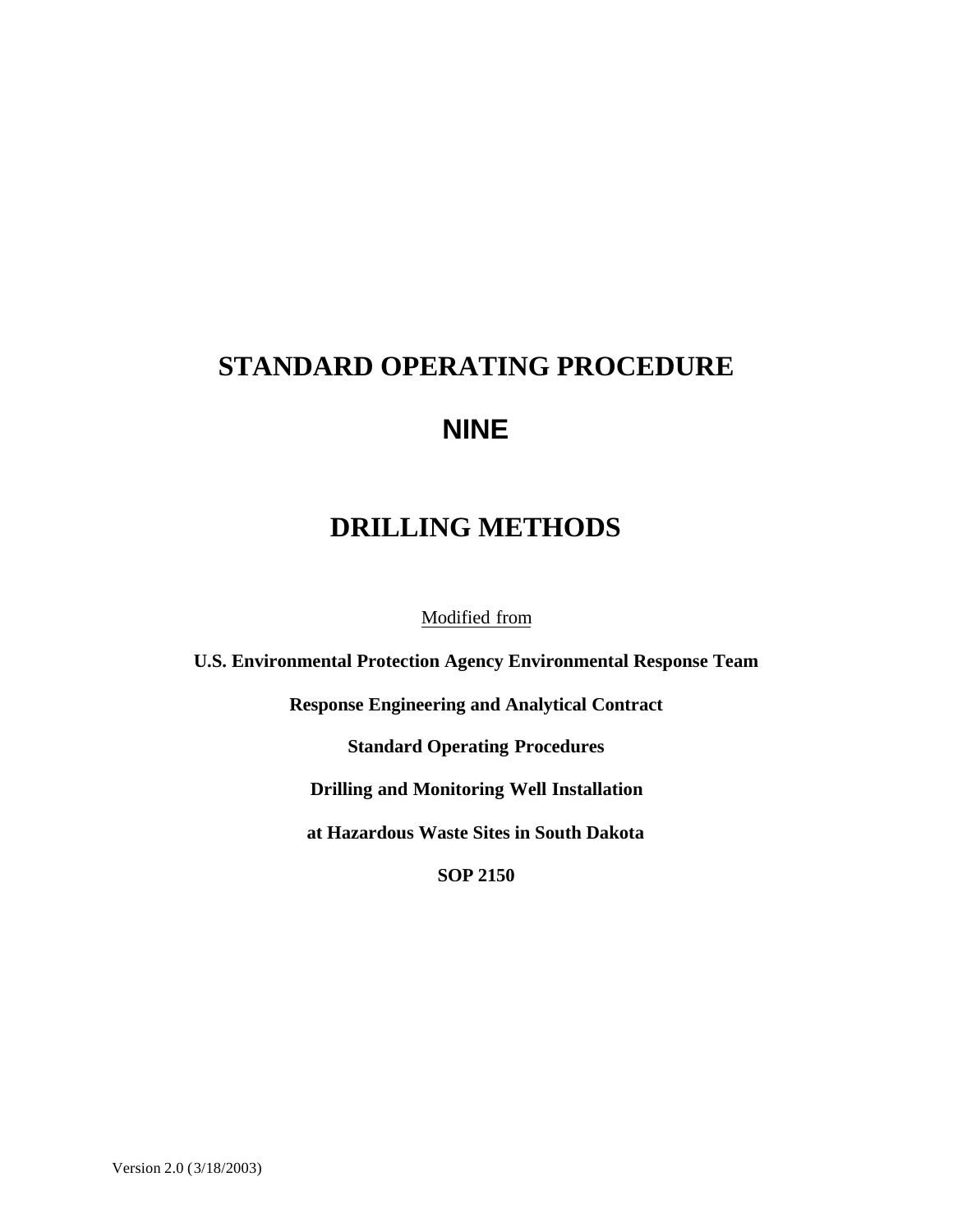# **TABLE OF CONTENTS**

|     |                                | Page |
|-----|--------------------------------|------|
| 1.0 |                                |      |
| 2.0 |                                |      |
|     |                                |      |
|     |                                |      |
|     |                                |      |
|     |                                |      |
|     |                                |      |
|     |                                |      |
|     |                                |      |
| 3.0 | ADVANTAGES, DISADVANTAGES, AND |      |
|     |                                |      |
|     |                                |      |
|     |                                |      |
|     |                                |      |
|     |                                |      |
|     |                                |      |
|     |                                |      |
|     |                                |      |
|     |                                |      |
|     |                                |      |
| 4.0 |                                |      |
| 5.0 |                                |      |
| 6.0 |                                |      |
|     |                                |      |
|     |                                |      |
|     |                                |      |
|     |                                |      |
| 7.0 |                                |      |
| 8.0 |                                |      |
| 9.0 |                                |      |
|     |                                |      |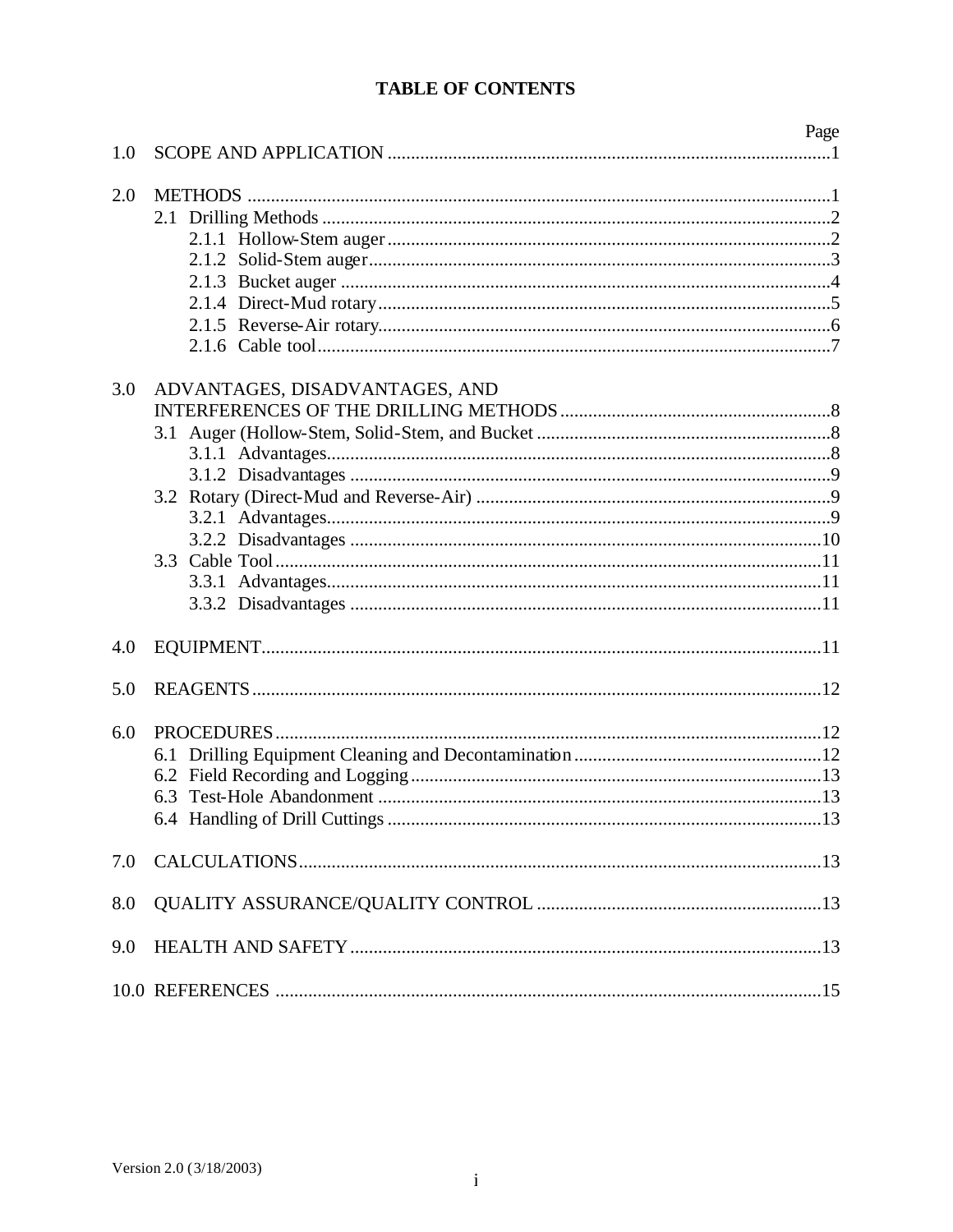#### **1.0 SCOPE AND APPLICATION**

The purpose of soil borings is to provide access to subsurface soils at specified locations and depths. Soil borings also allow for installation of ground water monitoring wells and in-situ remediation systems.

#### **2.0 METHODS**

The planning, selection, and implementation of any soil boring program should include the following:

- Review of existing data on site geology and hydrogeology including South Dakota Geological Survey (SDGS) and U.S. Geological Survey (USGS) publications and unpublished databases (available at SDGS, Vermillion, South Dakota, and USGS, Rapid City and Huron, South Dakota), county soils surveys (available from the county Soil Conservation Service [SCS] offices), air photos (available from county SCS offices and Earth Resources Observation Systems [EROS] Data Center, Baltic, South Dakota), water- quality data (available at SDGS and the South Dakota Department of Environment and Natural Resources [DENR], Division of Water Rights), and existing maps available from local, state, or federal agencies. Maps and photos showing historical land uses from local city or county planning agencies and historical societies or groups may also be significant. Every effort should be made to collect and review all applicable field and laboratory data from previous investigations of the project area.
- A visit to the site to observe field geology and potential access problems for a drilling rig, to secure a water supply for drilling (if needed), and to check for hazards to personnel and equipment (such as utilities on and near the site).
- Preparation of site safety plan in compliance with applicable U.S. Environmental Protection Agency (U.S. EPA) and Occupational Safety and Health Administration (OSHA) guidelines.
- Definition of project objectives and selection of drilling methods.
- Determine need for containing and disposing of potentially contaminated soil generated by the drilling process.
- Preparation of written work plan including site safety plan, definition of objectives and work methods, listing of material and equipment specifications, and plan for disposal/treatment of contaminated materials.
- Preparation and execution of the drilling contract.
- Field implementation of the drilling program.
- Final report preparation including background data, project objective, field procedure, and well-construction data, including well logs and well construction information.

A contractor licensed by the Division of Water Rights, DENR, must perform all drilling activities (Phone: 605-773-3352). Well construction standards ARSD 74:02:04 which govern test-hole drilling, monitoring well drilling, and other drilling related to water resources are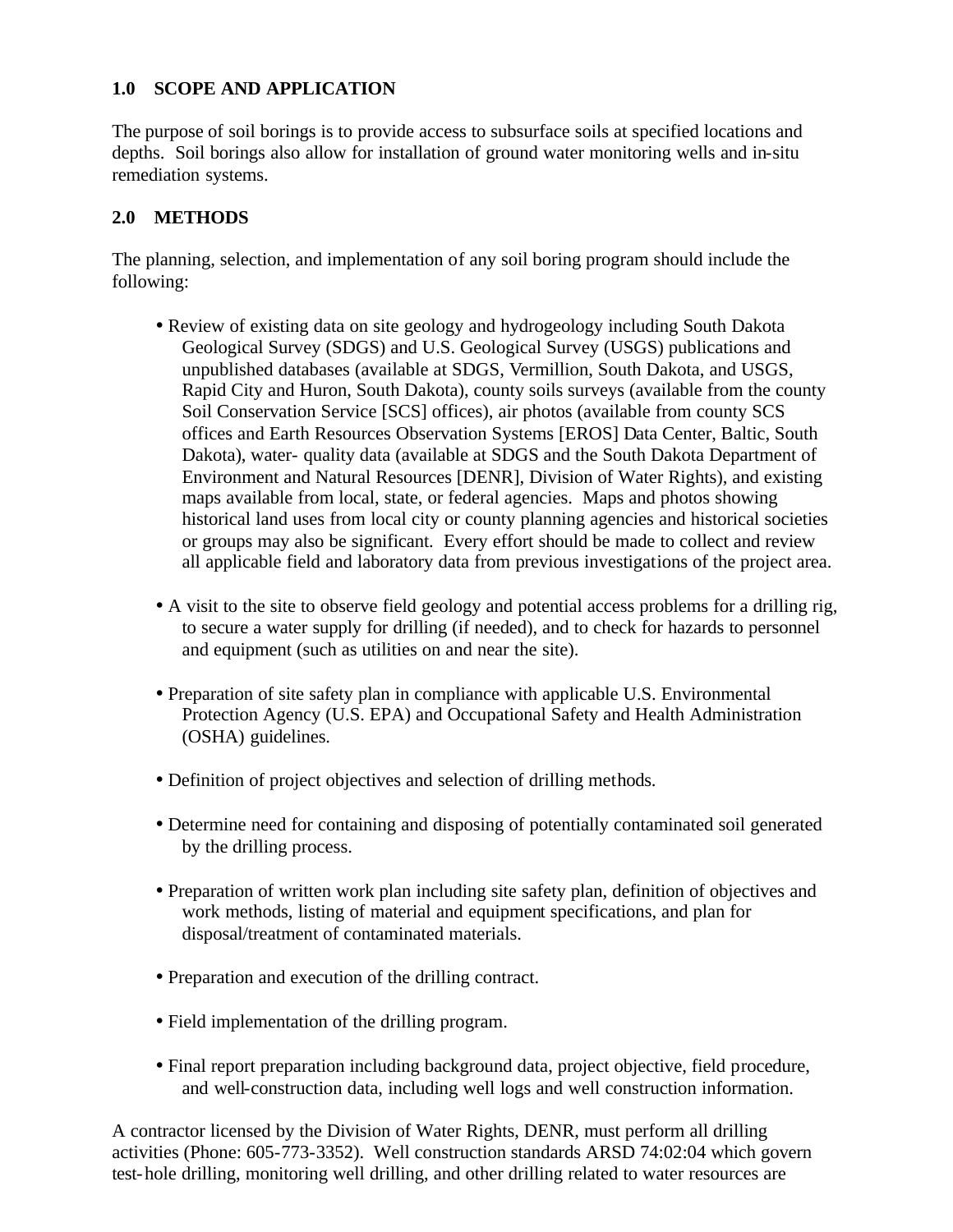available from the Division of Water Rights. The driller must apply for a variance if the planned monitoring wells will not meet the well construction standards. All drilling and well installation programs must be planned and supervised by a qualified geologist or hydrologist.

# **2.1 Drilling Methods**

The most commonly used drilling methods are:

- Hollow-stem auger
- Solid-stem auger
- Bucket auger
- Direct-mud rotary
- Reverse-air rotary
- Cable tool

The type of equipment used depends upon the site geology, hydrology, equipment available, and monitoring design. Control of cuttings and other potentially contaminated materials at the drill site may influence drilling method selection. Depending upon equipment availability and site geology, more than one method may be combined to complete a particular monitoring well installation.

# **2.1.1 Hollow-Stem auger**

Hollow-stem auger drilling uses large diameter (up to 14-inch outside diameter [OD]) continuous-flight augers which mechanically excavate drilled materials from the hole. These augers are built with a large (up to 10.25-inch inside diameter [ID]) axial opening to allow access to the bottom of the hole without withdrawing the auger string. The augers act as temporary casing during and at the completion of drilling to facilitate the sampling of sediment and water and the installation of monitoring wells.

Some advantages of hollow-stem auger drilling often make it the preferred method of installing monitoring wells. Hollow-stem auger drilling is relatively rapid, especially in shallow applications in poorly lithified to unlithified sediments. Little or no outside fluid is required in the drilling process. Though a relatively large volume of cuttings are generated, they are normally easily contained. The volume of effluent, resulting from well-development efforts and requiring disposal, is normally lower than with some methods, notably mud rotary. Hollow-stem auger drilling readily supports thin-wall and split-tube sampling in poorly lithified sediments. Most hollow-stem rigs operating in the state also support other drilling methods such as mud rotary, solid-stem auger, and coring. Hollow-stem rigs are relatively simple, with few lubricated parts at positions likely to contaminate the test hole or monitoring well. Rigs capable of supporting hollow-stem drilling are available statewide.

There are some disadvantages and limitations to the use of the hollow-stem auger method in the construction of monitoring wells. It is limited to drilling in poorly lithified to unlithified sediments and to a maximum depth of about 150 feet. Shallow bedrock or other hard-to-drill materials may reduce this depth significantly. Hollow-stem augers are prone to cross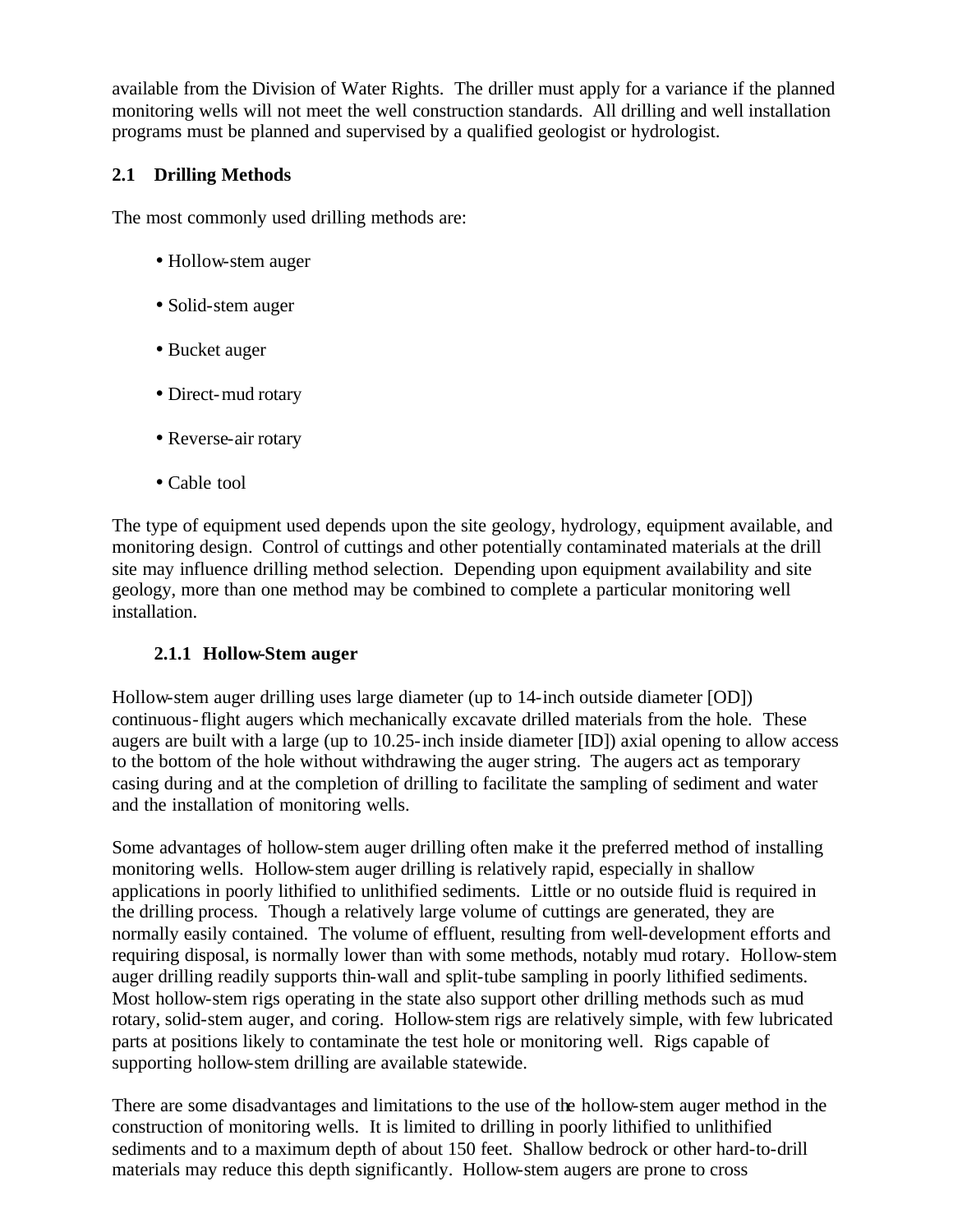contamination of fluids within the bore hole along the large annular space around the auger tubing. High hydrostatic pressures in the bore hole can cause problems with sand heaving up into the augers during sampling and well-installation procedures. Wide variations in bore-hole size, common to auger drilling in poorly cohesive sediments, may complicate effective sealing of the annular space during monitoring-well installation. The design of hollow-stem augers produce an approximately 1-inch thick rind of smeared cuttings which may effectively seal the bore-hole walls in clayey sediments. This rind may interfere with the flow of fluids to the monitoring well.

U.S. Environmental Protection Agency guidelines (U.S. Environmental Protection Agency, 1986, 1987) recommend that hollow-stem auger inside diameters be 3 to 5 inches greater than the outer diameter of well casings to allow effective placement of filter and sealing materials. Ideally, 2-inch diameter monitoring wells should therefore be installed within 5.5 inch ID or larger hollow-stem augers.

Hollow-stem auger drilling is usually appropriate in the more poorly lithified sediments of South Dakota. The method is well suited to drilling in glacial drift that make up most of the landsurface deposits east of the Missouri River. These sediments, however, are composed primarily of sticky bentonitic clays that require a rig which can supply high drill head torque to complete deeper holes. Cretaceous shale, chalk, and sandstone underlying much of the area west of the Missouri River provide for difficult hollow-stem auger drilling but may often be penetrated with larger, more powerful rigs equipped with heavy-duty augers. Sediments containing abundant large boulders (like those along the high-gradient stream valleys of the Black Hills) may be penetrated only with great difficulty by hollow-stem methods. Other well lithified bedrock units such as well-cemented sediments, igneous and metamorphic rocks in the Black Hills, the Sioux Quartzite, and the Milbank Granite preclude hollow-stem drilling.

#### **2.1.2 Solid-Stem auger**

Solid-stem auger drilling uses continuous-flight augers which mechanically cut and continuously transport cuttings to the land surface. Augers are available in diameters of 3 to 14 inches. Augers used for monitoring-well construction must be of sufficient diameter (about 3 to 5 inches larger in diameter than the monitoring well OD) to allow effective placement of well filter and sealing materials.

Solid-stem augering has a number of advantages. It produces a moderate amount of easily contained cuttings; little or no fluid is required in the drilling process. The entire surface area of the augers is easily accessible, facilitating complete and simplified decontamination. Thin wall and split barrel soil sampling operations are supported. Smaller rigs than used in hollow-stem auger drilling may be used, simplifying decontamination, site maneuvering and often incurring lower costs. These rigs drill relatively rapidly, especially in shallow applications. Solid-stem rigs are relatively simple, with few lubricated parts at positions likely to contaminate the test hole or monitoring well. Rigs capable of supporting this method are available statewide.

Solid-stem auger drilling has some disadvantages. It is prone to cross contamination of fluids in the bore hole along the large annular space around the auger. Like hollow-stem augers, the design of these augers produce an approximately 1-inch thick rind of smeared cuttings which may effectively seal the bore-hole walls in clayey sediments. This rind may interfere with the flow of fluids to the monitoring well. Solid-stem augers must be removed from the hole before any soil sampling or well installation can commence. The method is, therefore, generally limited to stable earth materials which will not collapse when the augers are removed from the hole. Saturated silts, sands and gravels, and materials below those sediment types are not suited to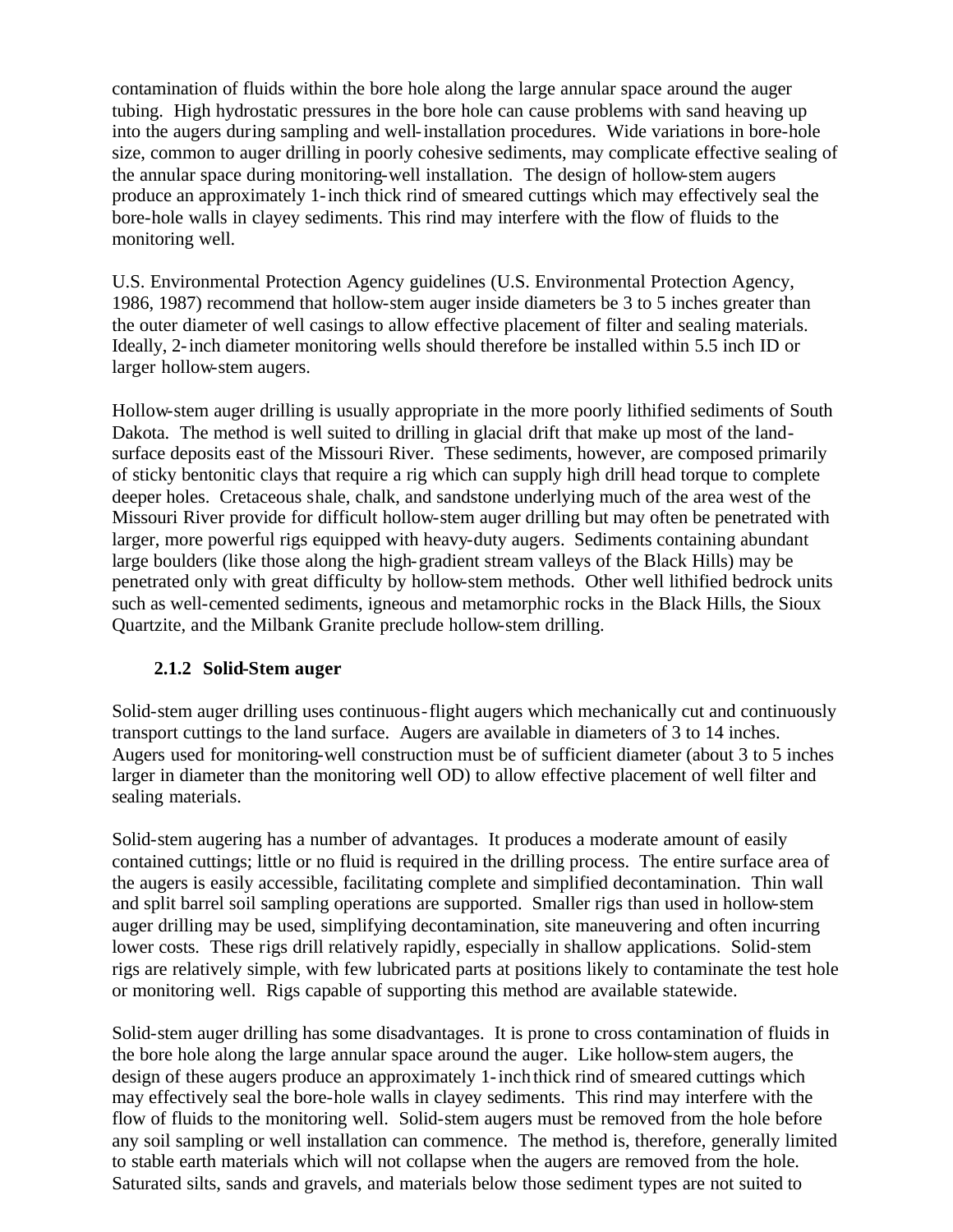monitoring-well construction by this drilling method. Soil sampling during solid-stem auger drilling is labor intensive, especially in deeper holes because the augers must be removed from the hole during each sampling procedure. Workers are also more likely to contact contaminated materials and equipment during this repeated large scale handling of down-hole equipment.

Solid-stem auger drilling is generally restricted to the more cohesive, yet poorly lithified sediments of South Dakota. The method is well suited to drilling in glacial tills that make up most of the land-surface deposits east of the Missouri River. These sediments are composed primarily of sticky-bentonitic clays that require high rotary head torque to cut and transport cuttings from deeper holes. Cretaceous shale, chalk, and sandstone underlying much of the area west of the Missouri River provide for difficult auger drilling but may often be penetrated with larger, more powerful auger rigs and heavy-duty augers. Sediments containing abundant large boulders (like those along the high-gradient stream valleys of the Black Hills) may be penetrated only with great difficulty by solid-stem auger methods. Other well lithified bedrock units such as well-cemented sediments, igneous and metamorphic rocks in the Black Hills, the Sioux Quartzite, and the Milbank Granite preclude solid-stem auger drilling.

#### **2.1.3 Bucket auger**

Bucket auger drilling uses a rotating cylindrical bucket with cutting blades mounted on a hinged bottom to repeatedly cut and lift sediments from the hole, much like the operation of a common post hole auger. Bucket-auger rigs may be equipped to drill holes from 10 to 60 inches in diameter. Bore holes for monitoring wells drilled in the state by this method are commonly 12 inches in diameter. Bucket-auger rigs are capable of drilling to about 100 feet in depth.

Bucket augering requires little or no fluid in the drilling process. The entire surface of the drilling tools is easily accessible, allowing complete and simplified decontamination. Though normal soil sampling tools are not usually supported, samples from the drilling process are adequate for most purposes and easily located as to position within stratigraphy of the hole. A variation of bucket-auger drilling ava ilable in the state, fashioned after the California Stovepipe method, advances casing during the drilling process. This variation greatly limits the potential for cross contamination of fluids within the bore hole. Bucket-auger rigs are relatively simple, with few lubricated parts at positions likely to contaminate the test hole or monitoring well. They are capable of quite rapid drilling rates. Bucket-auger rigs are available at several locations statewide.

Disadvantages of bucket augering include the production of a large volume of cuttings and fluids (when operating within the saturated zone). When water-tight casing is not advanced concurrent with drilling, cross contamination of fluid-bearing intervals is likely. Bucket augering is generally limited to poorly lithified but cohesive sediments, but may continue even into sand and gravel if the hole is cased concurrent with the drilling process, or the hole is kept full of water. Even moderately lithified sediments usually are too resistant for bucket-auger rigs to penetrate.

Bucket augering is generally restricted to the more cohesive, yet unlithified sediments of the state. The method is well suited to drilling in glacial tills that make up most of the surficial deposits east of the Missouri River. Cretaceous shale, chalk, and sandstone underlying much of the area west of the Missouri River are difficult to impossible to drill using the bucket-auger method. Sediments containing abundant large boulders (like those along the high-gradient streams of the Black Hills), well lithified sediments, igneous and metamorphic rocks in the Black Hills, the Sioux Quartzite, and the Milbank Granite preclude bucket-auger drilling.

#### **2.1.4 Direct-Mud rotary**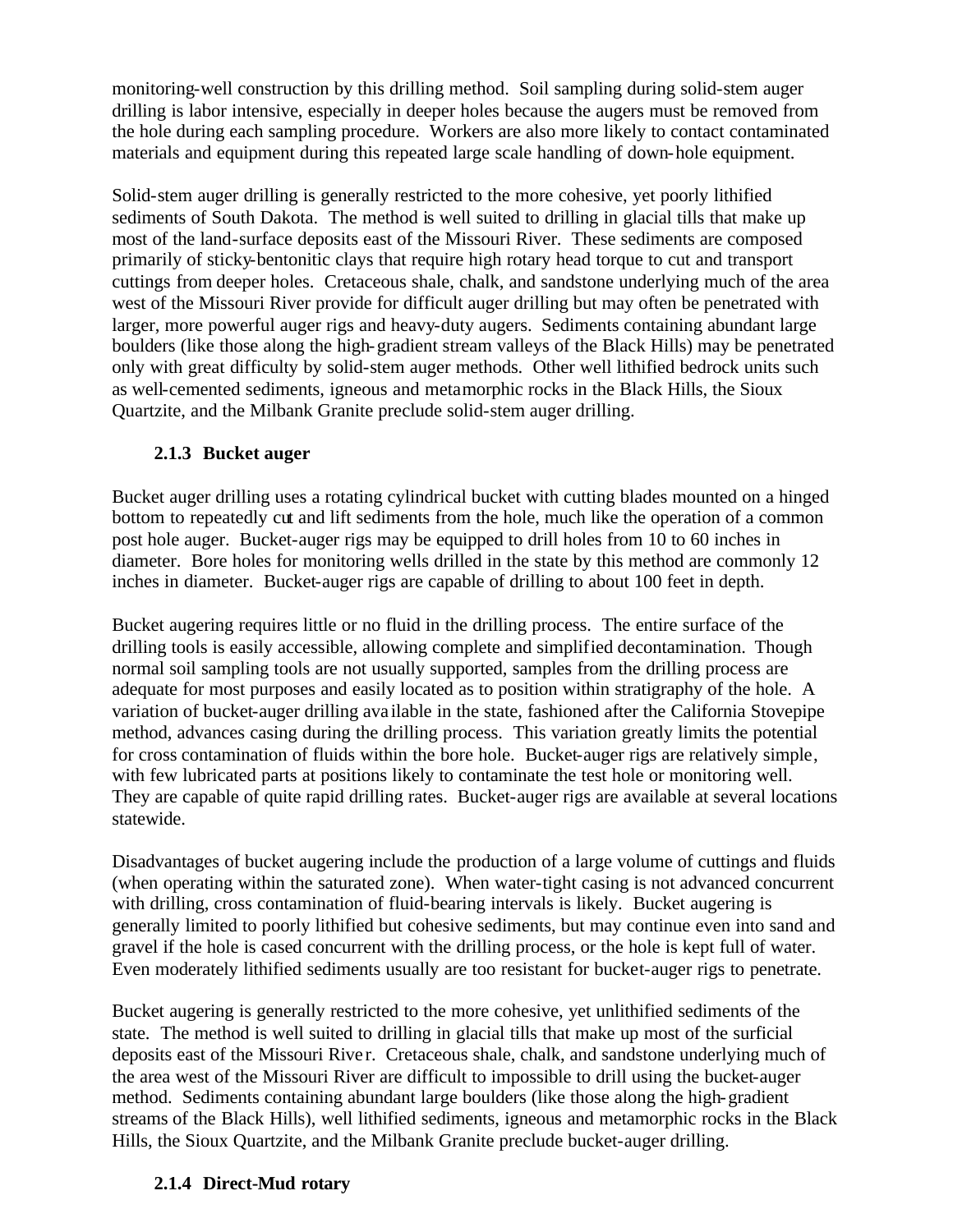In the direct-mud rotary method, the bore hole is advanced by rapid rotation of a drill bit mounted upon the end of drill rods. The bit cuts and breaks the material at the bottom of the hole into small pieces (cuttings). The cuttings are removed by pumping drilling fluid (water, or water mixed with bentonite or other fluid enhancers) down through the drill rods and bit and up the annulus between the bore hole and the drill rods. The drilling fluid also serves to cool the drill bit and stabilize the bore-hole walls, to prevent the flow of fluids between the bore hole and surrounding earth materials, and to reduce cross contamination between aquifers.

Direct-mud rotary drilling offers a number of advantages. It is a very fast and efficient means of drilling. Efficient rigs can produce several hundred feet of hole per day. The direct-mud rotary method can reach to several thousand feet in depth and create hole diameters to greater than 48 inches. The method is adaptable to a wide range of geologic conditions. Only exceptionally large, poorly stabilized boulders, or karst (cavernous) conditions are unsuited for direct-mud rotary drilling. Direct-mud rotary rigs are widely available throughout the state. Sediment sampling is broadly supported in direct-mud rotary drilling: standard split-barrel and thin-wall sampling are available in poorly lithified materials while a broad range of coring apparatus are supported for consolidated rock. Hydrologic conditions have little effect upon direct-mud rotary drilling; operations are usually unhindered by the presence of ground water. Direct-mud rotary drilling readily supports the telescoping of casings to successively smaller sizes to isolate drilled intervals and to protect lower geologic units from contamination by previously drilled, contaminated upper sediments.

Direct-mud rotary drilling has some inherent disadvantages for monitoring-well installation. If the drilling mud is not carefully engineered, drill fluids may invade permeable zones, compromising the validity of subsequent monitoring well samples from those intervals. The mud cake necessary for hole stability will usually interfere to some unknown extent by ionic exchange with the analysis of monitoring well water samples (U.S. Environmental Protection Agency, 1991). Organic compounds that are commonly added to drilling fluids may also interfere with chemical and physical tests on sediment samples. Poorly engineered drill fluids may produce difficult-to-remove mud cakes that inhibit the flow of fluids to the well. Relatively large volumes of cuttings and drilling fluids may provide containment problems and must be disposed of properly. At sites being monitored for hydrocarbons, inherently complex rotary rigs may introduce grease and oil to the monitoring system. Mud pumps, water swivels, rotary drives, rod connections, and drill-fluid components all may contribute hydrocarbons inadvertently to the system, despite the best decontamination/degreasing efforts. When water or other materials are introduced to the drill hole, those materials must be sampled and analyzed as control samples.

Despite these problems, direct-mud rotary drilling may sometimes be the best available alternative, especially for deep wells or wells completed into well lithified rocks. When directmud rotary methods are used, hole diameters should be 3 to 5 inches larger than the outer diameter of the well casings to allow effective placement of filter and sealing materials. Twoinch diameter monitoring wells should therefore be installed within 5.5-inch diameter or larger holes.

Direct-mud rotary drilling is well suited to most geologic conditions found in South Dakota. Only areas prone to lost circulation such as the karstic limestones of the Black Hills and bouldery formations such as found along high-gradient stream valleys in the Black Hills are beyond the capabilities of direct-mud rotary drilling.

#### **2.1.5 Reverse-Air rotary**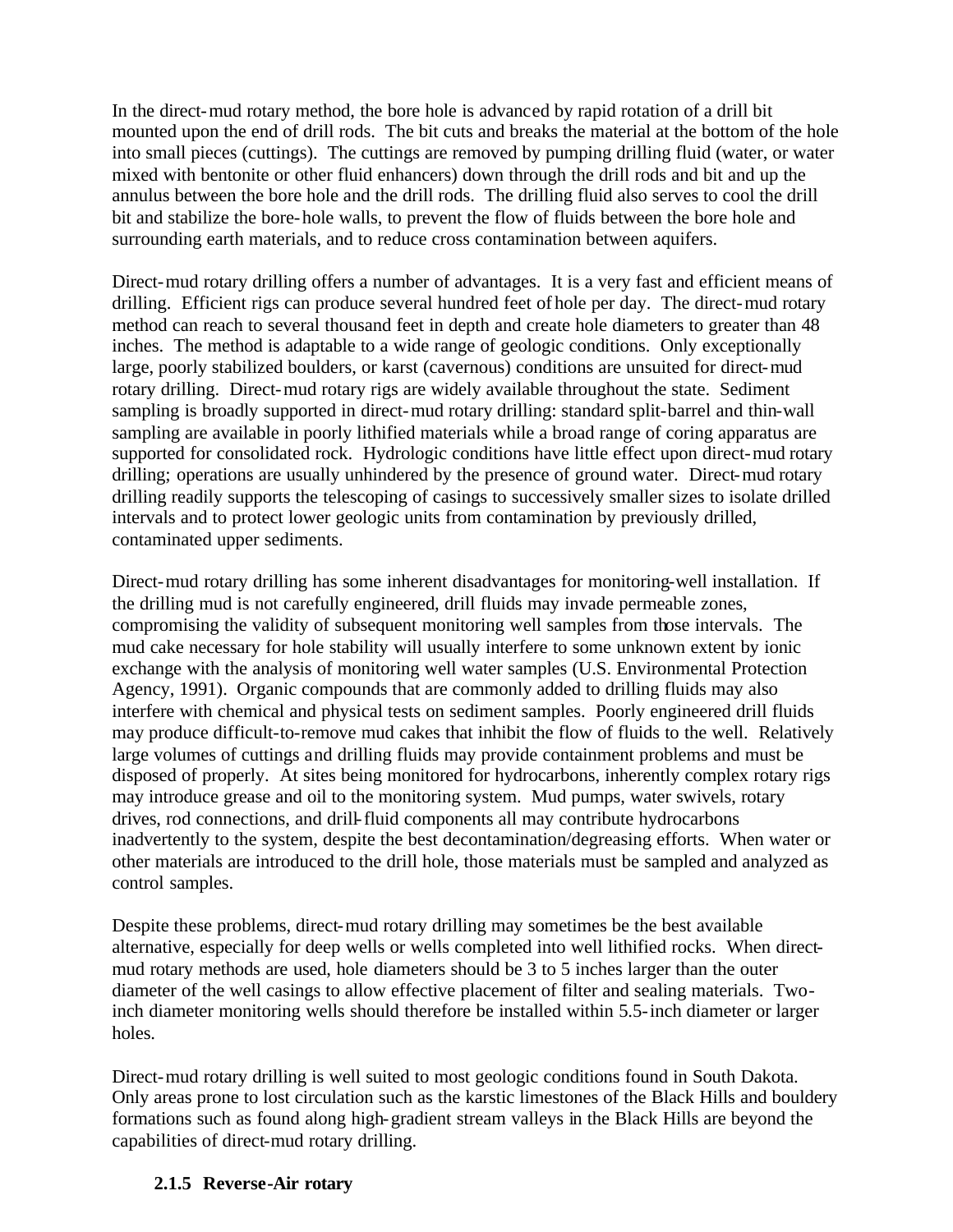The reverse-air rotary method operates by the same general principles as direct-mud rotary except that compressed air is pumped down the drill rods and returns with the drill cuttings up through the annulus. The reverse-air rotary method is best suited to drilling in relatively stable to consolidated formations. Casing is sometimes used to prevent caving in poorly consolidated formations.

Reverse-air rotary drilling is a very fast and efficient means of drilling. Rigs that are properly equipped and staffed can drill several hundred feet of hole per day. The reverse-air rotary method can reach to several thousand feet in depth and create hole diameters up to approximately 17 inches. Reverse-air rotary rigs are unrestrained by karst (cavernous) terrain. Sediment sampling is supported both in poorly lithified materials (by split-barrel samplers) and in consolidated rock (by coring). Reverse-air rotary drilling supports the telescoping of casings to successively smaller sizes to isolate drilled intervals and protect lower geologic units from contamination by previously drilled contaminated upper sediments. Reverse-air rotary rigs are sometimes fitted with a casing driver to overcome bore hole instability problems in unconsolidated sediments. When so equipped, reverse-air rotary rigs minimize the potential for interaquifer contamination. Reverse-air rotary rigs are available at several locations in the state.

Reverse-air rotary drilling presents some disadvantages. In contaminated formations, the use of high-pressure air may pose a significant hazard to the drill crew due to rapid transport of contaminated material up the bore hole during drilling. Large volumes of hazardous gases may be discharged at the surface, posing an immediate hazard to the drill crew and others in the vicinity. Introduction of air to ground water could interfere with chemical analyses primarily by oxidation and by vigorous agitation and mixing. Concentrations of volatile contaminants are very likely to be reduced in ground water adjacent to holes drilled using the reverse-air rotary method. The air discharged from air compressors normally contain finely atomized lubricating oil. To help prevent this oil from contaminating monitoring well drill holes, compressor discharge filters must be installed (and maintained during regular intervals) on rigs used to drill monitoring wells. Air-discharge samples should be collected as reference samples for future comparison where hydrocarbon contamination is being studied. These samples are a necessity in applications where lubrication of down-the-hole hammers or other tools is essential. The use of foam additives to aid cuttings removal can also introduce organic contaminants into the monitoring system. These should be avoided, but where necessary, samples of the foaming agent must be taken as reference samples.

Cuttings above the water table are usually very fine and hard to interpret. Also, the drying effect of the air in the annulus may reduce or eliminate any natural moisture in the cuttings, thereby masking low yield water producing zones. Conversely, when high-yield aquifers are encountered, large volumes of water may be produced during drilling, a definite disadvantage if the water is contaminated and requires special handling and disposal.

When reverse-air rotary methods are used, hole diameters should be 3 to 5 inches larger than the outer diameter of the well casings to allow effective placement of filter and sealing materials. Two-inch diameter monitoring wells should therefore be installed within 5.5-inch diameter or larger holes.

#### **2.1.6 Cable tool**

Cable-tool drilling involves chipping and cutting earth materials by lifting and dropping a heavy, solid chisel-shaped bit, suspended on a steel cable from a truck-mounted rig. Steel casing is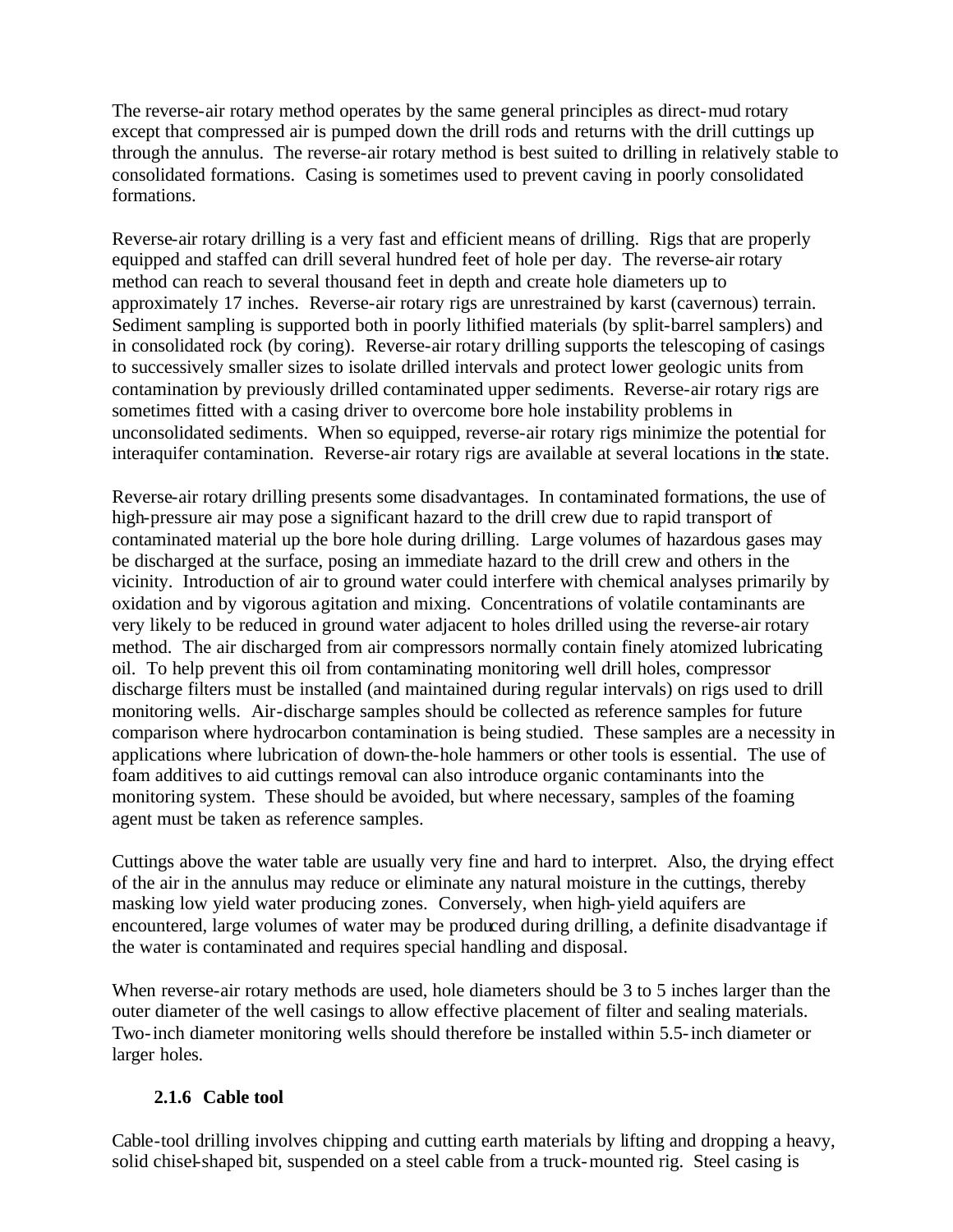often used to keep the hole open during drilling in unstable materials. Casing is also used to isolate potentially contaminated strata.

In the context of monitoring-well drilling, the cable-tool method is unrestricted as to depth, diameters, and ability to penetrate geologic materials. The method is well suited to drilling both below and above the water table. Small volumes of easily contained cuttings are produced. Little or no outside drilling fluids are normally needed, and fluids which are used are primarily to facilitate cuttings removal by a bailer or sand pump. Detection and isolation of thin fluid bearing intervals and ease of well development is unsurpassed by any other drilling technique. Excellent sediment samples are obtainable. Successively smaller casing may be easily telescoped within previously installed casing to avoid carrying shallow contaminated materials into lower stratigraphic units. Sampling of soil and water during drilling and the installation of monitoring equipment is easily accomplished during cable-tool drilling. Cable-tool rigs are extremely simple with few lubricated parts at positions likely to contaminate the test hole or monitoring well. Some cable-tool rigs are dual purpose, also supporting rotary-drilling techniques.

The primary disadvantage of cable-tool drilling is its relatively slow rate of penetration. Cable tool drilling rates in South Dakota range from as low as 10 feet per day in Sioux Quartzite to rarely over 100 feet per day in glacial drift. Cable-tool rigs are becoming relatively rare. Only a few are now based in the state.

Sufficient annular space should be maintained between drilling casing and monitoring-well casing to allow effective placement of filter and sealing materials. Test holes or steel casing around the well casings should be 3 to 5 inches greater in diameter than the monitoring-well casings. Two-inch diameter monitoring wells should therefore be installed within a 5.5-inch diameter or larger test hole or drilling casing.

Cable-tool drilling is applicable throughout the state in all geologic and hydrologic conditions.

#### **3.0 ADVANTAGES, DISADVANTAGES, AND INTERFERENCES OF THE DRILLING METHODS**

#### **3.1 Auger (hollow-stem, solid-stem, and bucket)**

#### **3.1.1 Advantages**

- Allows accurate and useful soil sampling from different strata during drilling, especially from hollow-stem and solid-stem methods.
- Easy and relatively accurate water level detection during drilling.
- Relatively quick and efficient.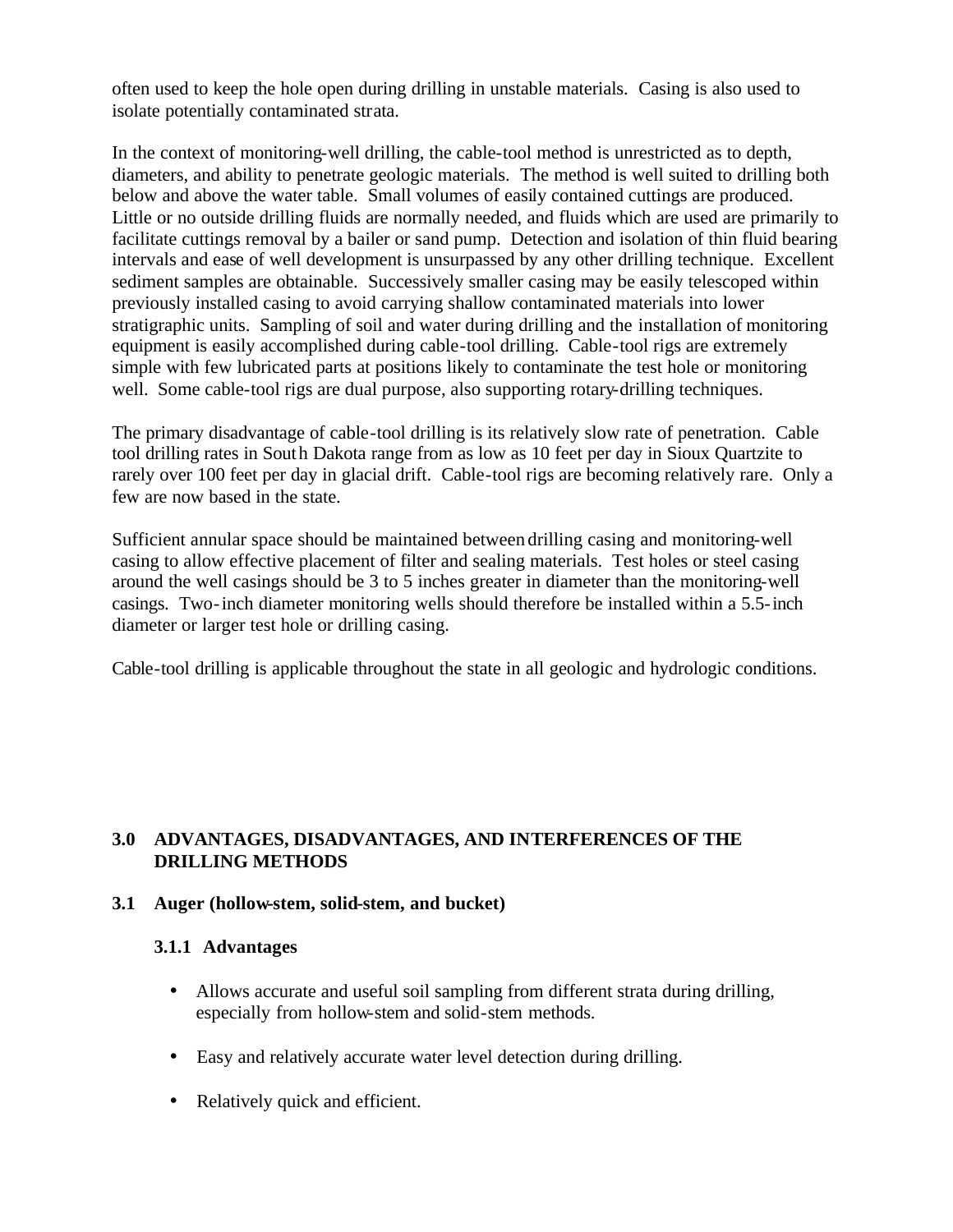- For hollow-stem method: moderate amount of easily contained cuttings and welldevelopment fluids generated; versatile; usually supports solid-stem, rotary, and coring techniques.
- For solid-stem method: small amount of easily contained cuttings and welldevelopment fluids generated; versatile; often supports hollow-stem, rotary, and coring techniques.
- Available at several locations in the state.
- Relatively simple; few lubricated parts at positions likely to contaminate the test hole or monitoring well.
- Less well development is generally needed because little or no fluids are added during the drilling process that must be removed during the development process.

#### **3.1.2 Disadvantages**

- Difficult to impossible to penetrate bouldery formations.
- Cannot drill hard-rock formations.
- Generally poor, or cessation of, performance deeper than 100 feet.
- Often severe operational problems in caving formations and when encountering high hydrostatic pressures in the bore hole, especially with bucket and solid-stem augers.
- Potential for disturbing large volume of subsurface materials around the bore hole and therefore affecting local permeabilities and decreasing chances of effective sealing of monitoring-well annulus in certain geologic settings.
- Prone to cross contamination by free exchange of fluids between aquifers during drilling.
- Hollow-stem and solid-stem augers are likely to produce smeared clay bore hole wall seal in and above thicker clayey sediment intervals interfering with the flow of fluids to the monitoring well.

#### **3.2 Rotary (direct-mud and reverse-air)**

#### **3.2.1 Advantages**

- Quite fast; several hundred feet of bore-hole advancement per day is possible.
- Capable of drilling to full range of depths and diameters necessary for monitoringwell installation. Direct-mud rotary is limited only by large poorly supported boulders and cavernous formations; reverse-air rotary requires casing in poorly cohesive materials.
- Direct-mud rotary effective in all hydrologic conditions.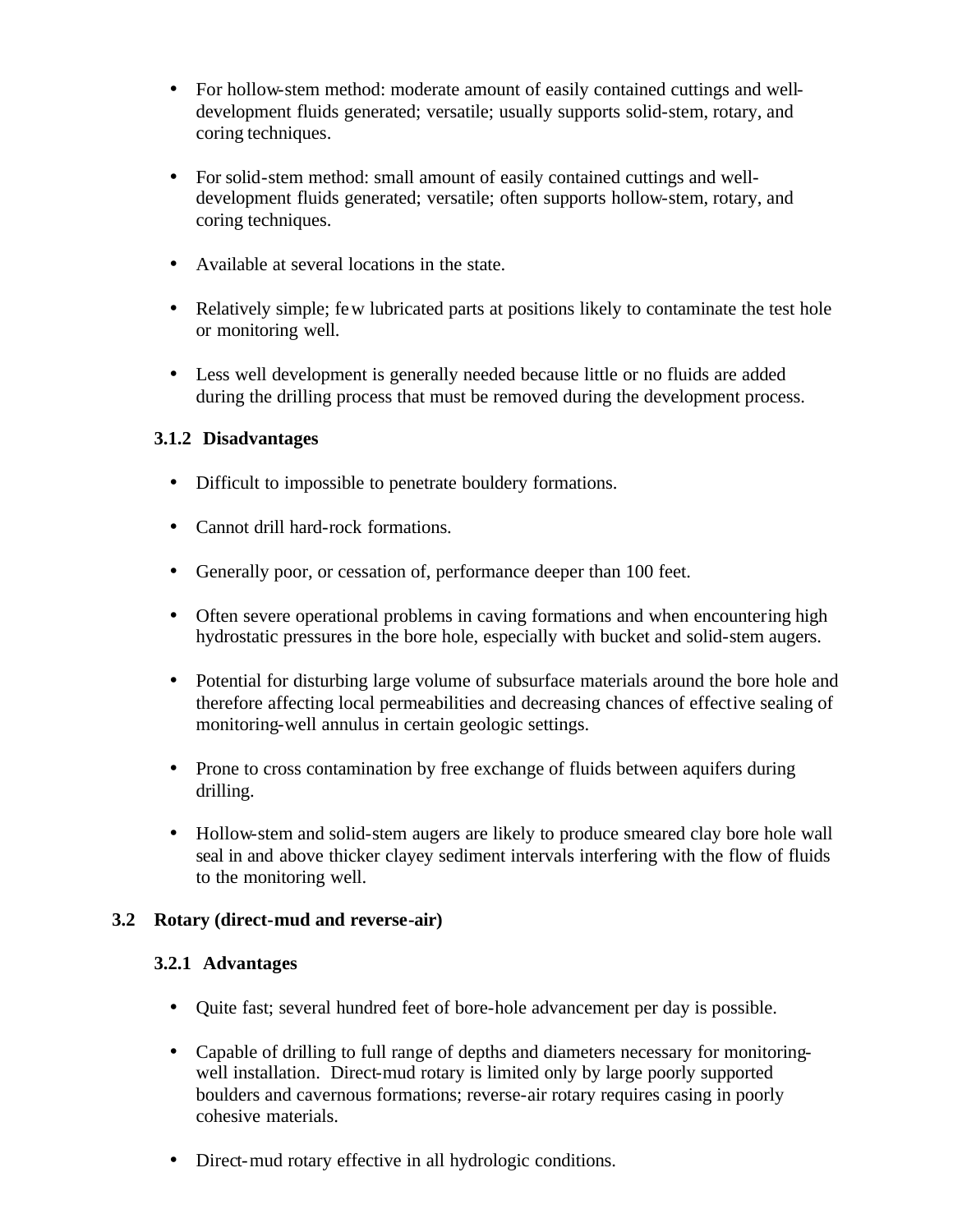- Rotary drilling easily supports the telescoping of casing to isolate drilled intervals and prevent cross contamination of strata encountered during drilling.
- Supports a broad range of sampling (disturbed and undisturbed) in all types of geologic materials.
- Geophysical logs such as self potential and resistivity (which must be run in an uncased bore hole) may be run before well installation.

#### **3.2.2 Disadvantages**

- Potential cross contamination of strata exposed to the fluid circulation during drilling.
- In direct-mud rotary drilling, difficulty in removing mud residues during well development.
- In direct-mud rotary drilling, the mud may alter the ground-water chemistry in vicinity of monitoring well intake fixtures.
- In direct-mud rotary drilling, the drilling mud may decrease local permeability of the formation.
- Rotary drilling, with either mud or air methods, produces relatively large volumes of cuttings, drilling fluids, and well-development residue. If contaminated, these materials may potentially cause a severe disposal problem.
- Complex equipment may introduce lubricants to the monitoring system.
- In reverse-air rotary drilling, a large volume of potentially contaminated air is discharged at the surface, a potential threat to drill operators and surrounding area.
- In reverse-air rotary drilling, introduction of air to ground water may change groundwater chemistry.

# **3.3 Cable Tool**

#### **3.3.1 Advantages**

- Allows for easy and accurate water and soil sampling; easy detection of water levels during drilling; can detect very thin permeable zones.
- Driven casing seals off formation, minimizes threat of cross contamination in pollution investigation.
- Usually successful in drilling through boulders.
- Unrestricted as to hole depth, diameter, and geologic and hydrologic conditions.
- Produces minimal volumes of cuttings which are easily contained; minimal or no well development necessary.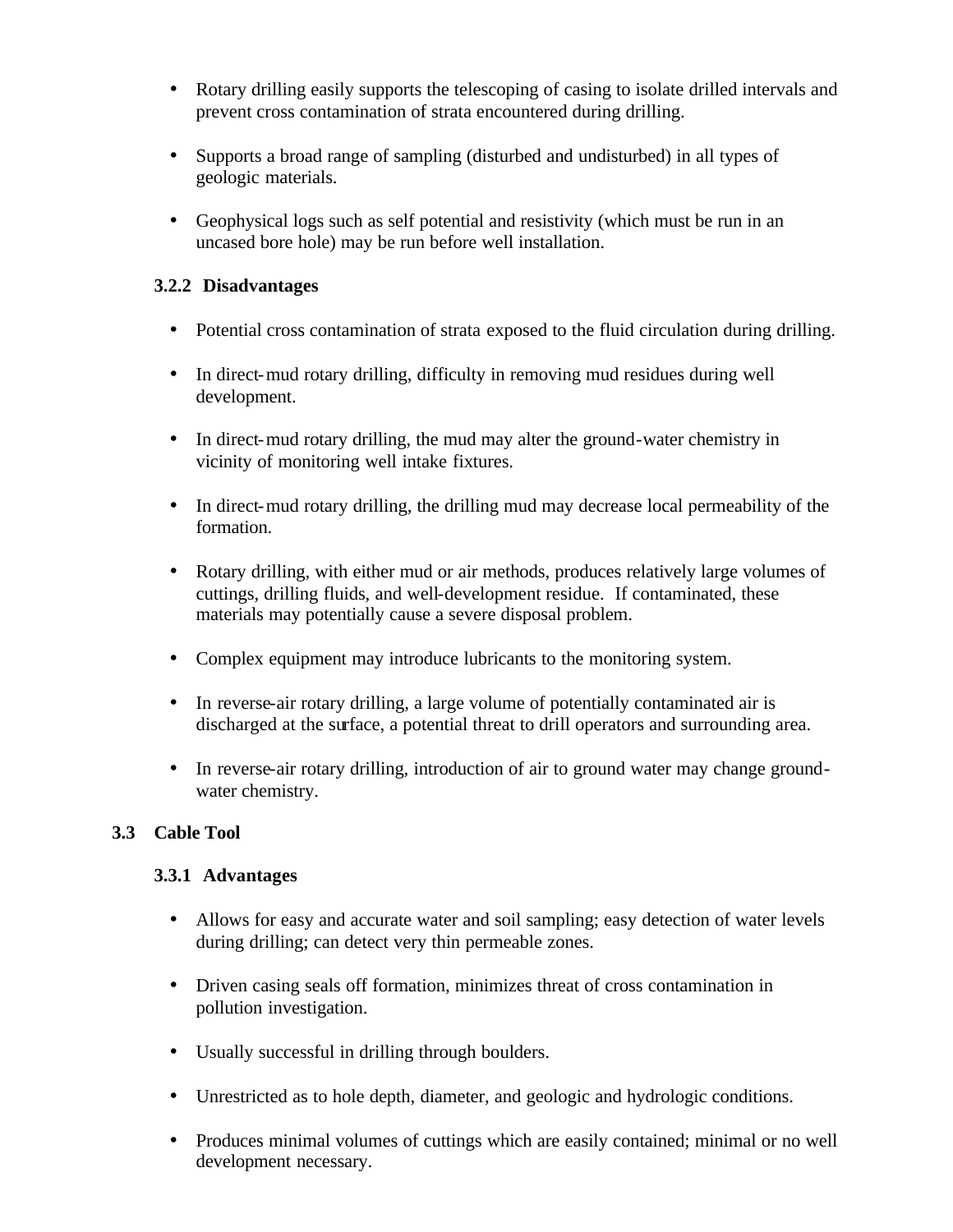• Little or no outside drilling fluids necessary.

# **3.3.2 Disadvantages**

- Extremely slow rate of drilling.
- Normally necessary to install one or more strings of steel-drilling casing.

# **4.0 EQUIPMENT**

Verify that the drilling contractor will arrive onsite with all proper and operational equipment for the drilling program outlined in the work plan and contract. The geologist should bring at a minimum:

- Soil boring log forms
- Ruler and other measuring apparatus for verifying borehole depths, water levels, and equipment dimensions.
- All required health and safety gear (i.e., a hard hat, steel-toed boots, hearing and eye protection); refer to applicable OSHA and U.S. EPA guidance documents.
- Contaminant-detection equipment appropriate with information derived during the program-planning stage and in the site-safety plan.
- Sample-collection containers, plastic Ziploc $^{\circ}$  bags (quart and gallon sizes), or other containers, as appropriate.
- Trowels, knives, hammers, chisels, as appropriate.
- Description aids (Munsell-color charts, grain-size charts, etc.) as appropriate.

# **5.0 REAGENTS**

No chemical reagents are used in this procedure. Decontamination of drilling equipment should follow the Standard Operating Procedures on Sampling Equipment Decontamination (SOP # 8) and a site specific work plan.

#### **6.0 PROCEDURES**

#### **6.1 Drilling Equipment Cleaning and Decontamination**

Prior to mobilization, the drill rig and all associated equipment should be thoroughly cleaned to remove all oil, grease, mud, etc. Any equipment that is not required at the site should be removed from the rig prior to entering the site. To the greatest extent possible, drilling should proceed from the least to most contaminated sections of the work site.

Before drilling each boring, all the down-the-hole drill equipment, the rig, and other equipment (as necessary) should be steam cleaned, or cleaned using high-pressure hot water, and rinsed with pressurized potable water to minimize cross contamination, if appropriate. Special attention should be given to the thread section of the casings and to the drill rods. Additional cleaning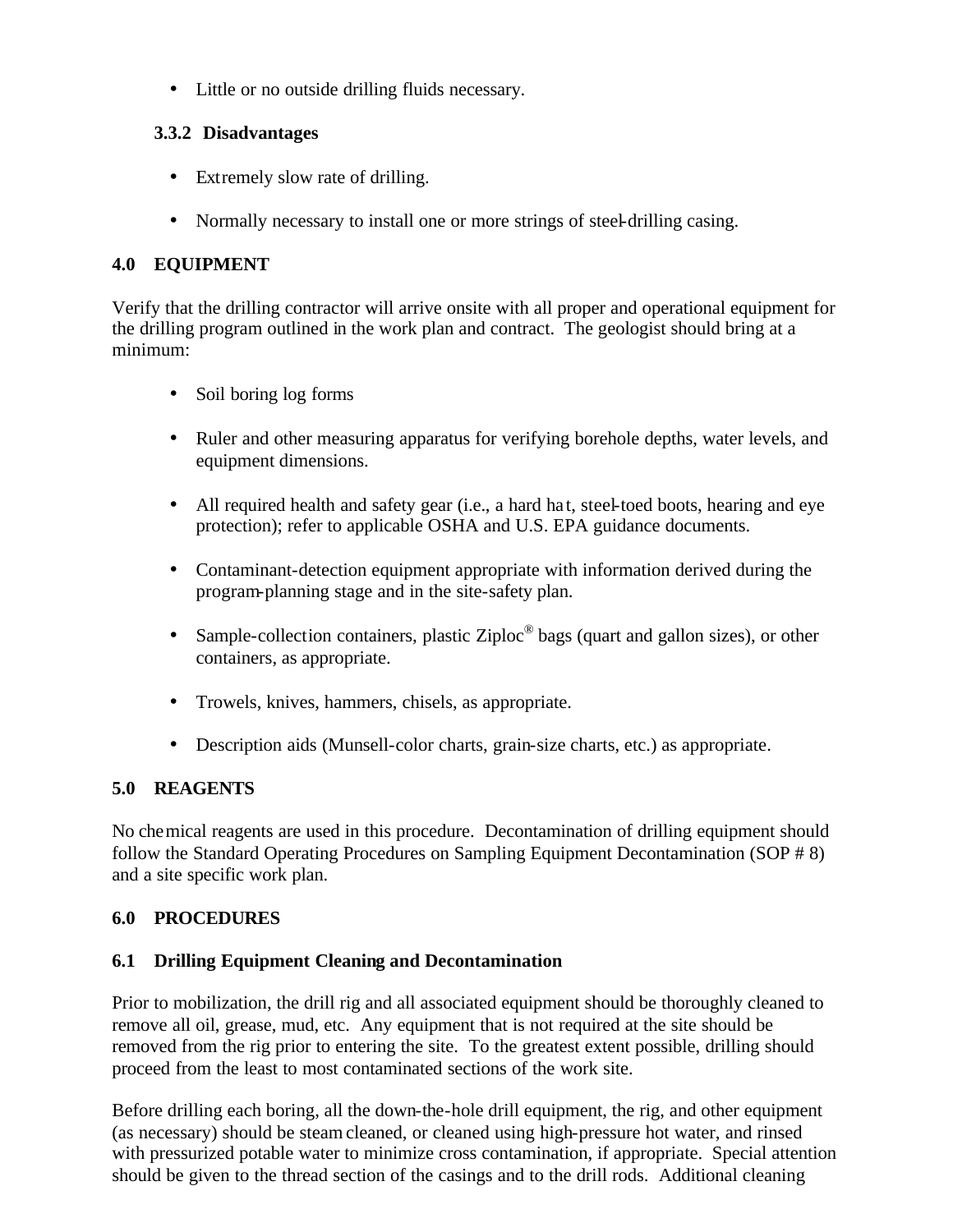may be necessary during the drilling of individual holes to minimize the carrying of contaminated materials from shallow to deeper strata by contaminated equipment.

Equipment with porous surfaces, such as rope, cloth hoses, and wooden blocks or tool handles cannot be thoroughly decontaminated. These should be disposed of properly at appropriate intervals. These intervals may be the duration of drilling at the site, between individual wells, or between stages of drilling a single well, depending upon characteristics of the tools, site contamination, and other considerations.

Cleaned equipment should not be handled with soiled gloves. Surgical gloves, new clean cotton work gloves, or other appropriate gloves should be used and disposed of when even slightly soiled. The use of new painted drill bits and tools should be avoided since paint chips will likely be introduced to the monitoring system.

All drilling equipment should be steam cleaned or cleaned using high-pressure hot water, if appropriate, at completion of the project to ensure that no contamination is transported from the sampling site.

The Standard Operating Procedures on Sampling Equipment Decontamination (SOP # 8) should be consulted for further details.

# **6.2 Field Recording and Logging**

Lithologic descriptions and all field measurements and comments should be recorded on the soil boring log form.

#### **6.3 Test-Hole Abandonment**

The South Dakota Well Construction Standards (ARSD 74:02:04:67) contain specific requirements for plugging and abandonment of test holes and wells. See the Standard Operating Procedure for Well and Test-Hole Abandonment (SOP #5) for details.

#### **6.4 Handling of Drill Cuttings**

See the Standard Operating Procedure for Well and Test-Hole Abandonment (SOP #5) and the Standard Operating Procedure for Investigation Derived Waste for information on the proper handling of drill cuttings.

# **7.0 CALCULATIONS**

To maintain an open bore hole using sand or water rotary drilling, the drilling fluid must exert a pressure greater than the formation pore pressure.

The calculation for determining the hydrostatic pressure of the drilling fluid is:

Hydrostatic Pressure (psi) = Fluid Density (lb/gal) x Height of Fluid Column (ft) x  $0.052$ 

# **8.0 QUALITY ASSURANCE/QUALITY CONTROL**

There are no specific quality assurance activities which apply to the implementation of these procedures. However, the following general quality assurance procedures apply: